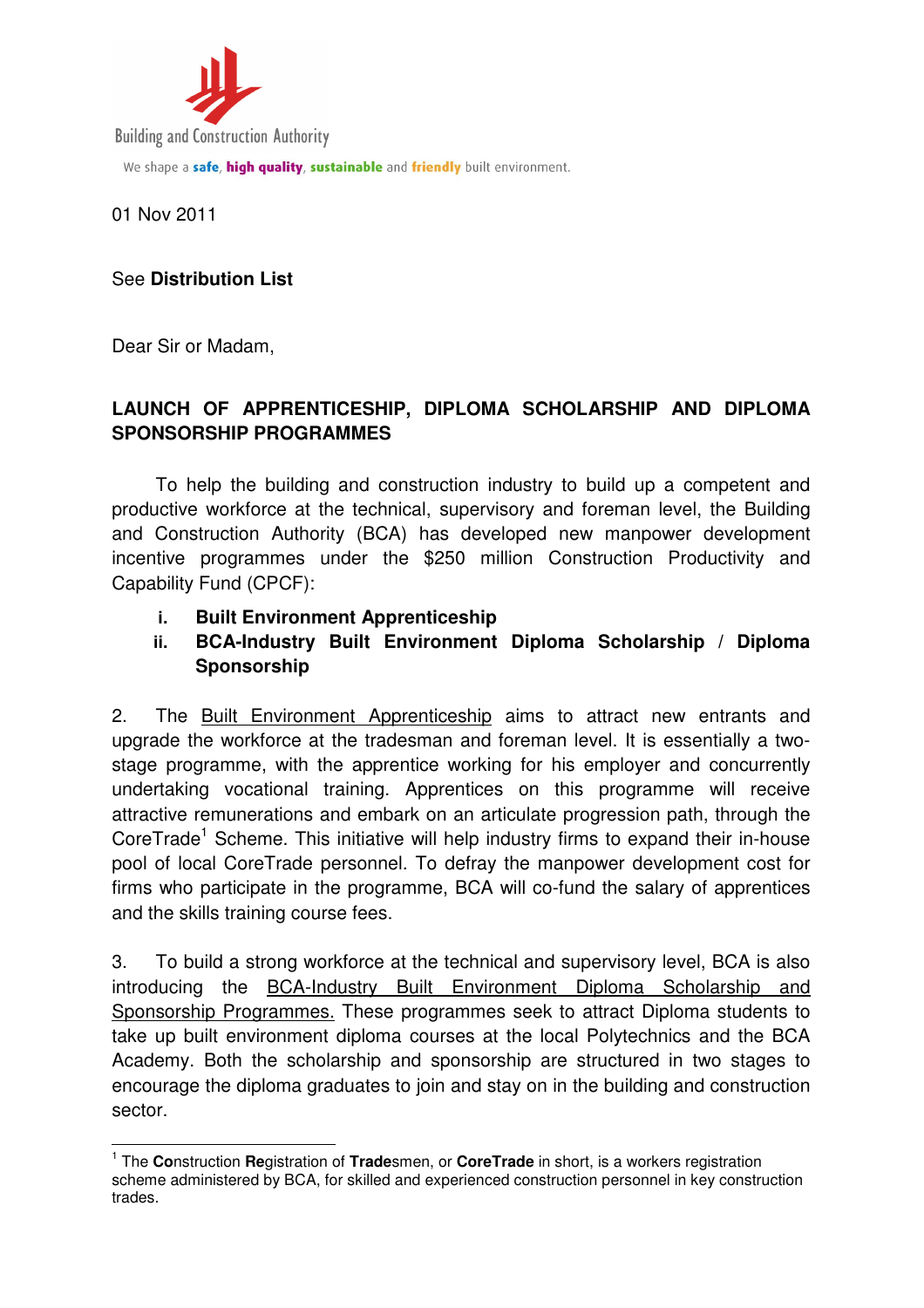- Diploma Study Phase: BCA will partner the sponsoring industry firm to cofund the diploma students' allowance and / or school fees. In return, the graduates will serve their bond with the sponsoring firms; and
- Post Diploma Development Phase: BCA will partner the sponsoring industry firm to provide the diploma graduates with a structured on-jobtraining and an upgrading opportunity through part-time specialist / advanced diploma, to deepen their knowledge in specific areas. The diploma graduates under the programme will also receive attractive salary, with co-funding support from BCA. Existing diploma holders in built environment courses can also join directly in Stage 2.

4. BCA strongly encourages industry firms to take the opportunity to tap on the attractive funding programmes to build up the in-house capability. For more information on the new initiatives, please refer to the Annex.

5. BCA is conducting a series of industry briefings on the above new programmes. Please contact Mr. Deva Lutchia at DID: 6325 5000 (Email: deva lutchia@bca.gov.sg) or Ms. Koh Shiang Chi at DID: 6325 5916 (Email: koh shiang chi@bca.gov.sg). Thank you.

Yours faithfully,

NEO CHOON KEONG DIRECTOR (MANPOWER & STRATEGIC POLICY) BUILDING AND CONSTRUCTION AUTHORITY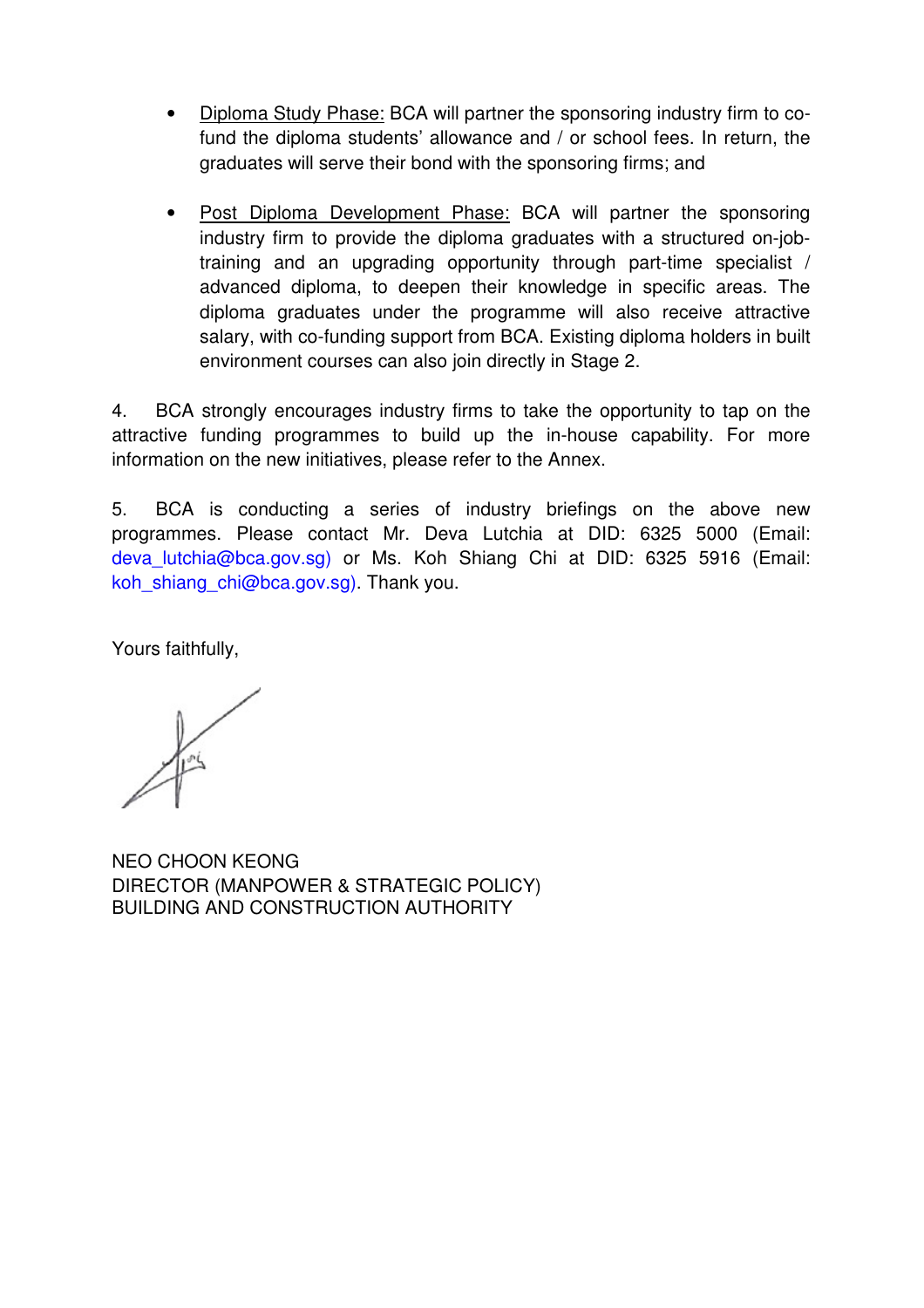#### **DISTRIBUTION (via email)**

PRESIDENT SINGAPORE CONTRACTORS ASSOCIATION LIMITED CONSTRUCTION HOUSE 1 BUKIT MERAH LANE 2 SINGAPORE 159760

PRESIDENT ASSOCIATION OF CONSULTING ENGINEERS SINGAPORE MIDVIEW CITY 18 SIN MING LANE #06-01 SINGAPORE 573960

PRESIDENT THE INSTITUTION OF ENGINEERS, SINGAPORE 70 BUKIT TINGGI ROAD SINGAPORE 289758

PRESIDENT REAL ESTATE DEVELOPERS' ASSOCIATION OF SINGAPORE SINGAPORE SHOPPING CENTRE 190 CLEMENCEAU AVENUE #07-01 SINGAPORE 239924

PRESIDENT SINGAPORE INSTITUTE OF ARCHITECTS 79B NEIL ROAD SINGAPORE 088904

PRESIDENT SINGAPORE INSTITUTE OF BUILDING LTD PALMER HOUSE 70 PALMER RD #03-09C SINGAPORE 079427

DIVISION PRESIDENT (QS) SINGAPORE INSTITUTE OF SURVEYORS & VALUERS CHIAT HONG BUILDING 110 MIDDLE ROAD #09-00 SINGAPORE 188968

PRESIDENT SOCIETY OF PROJECT MANAGERS MACPHERSON ROAD PO BOX 1083 SINGAPORE 913412

All CORENET e-info subscribers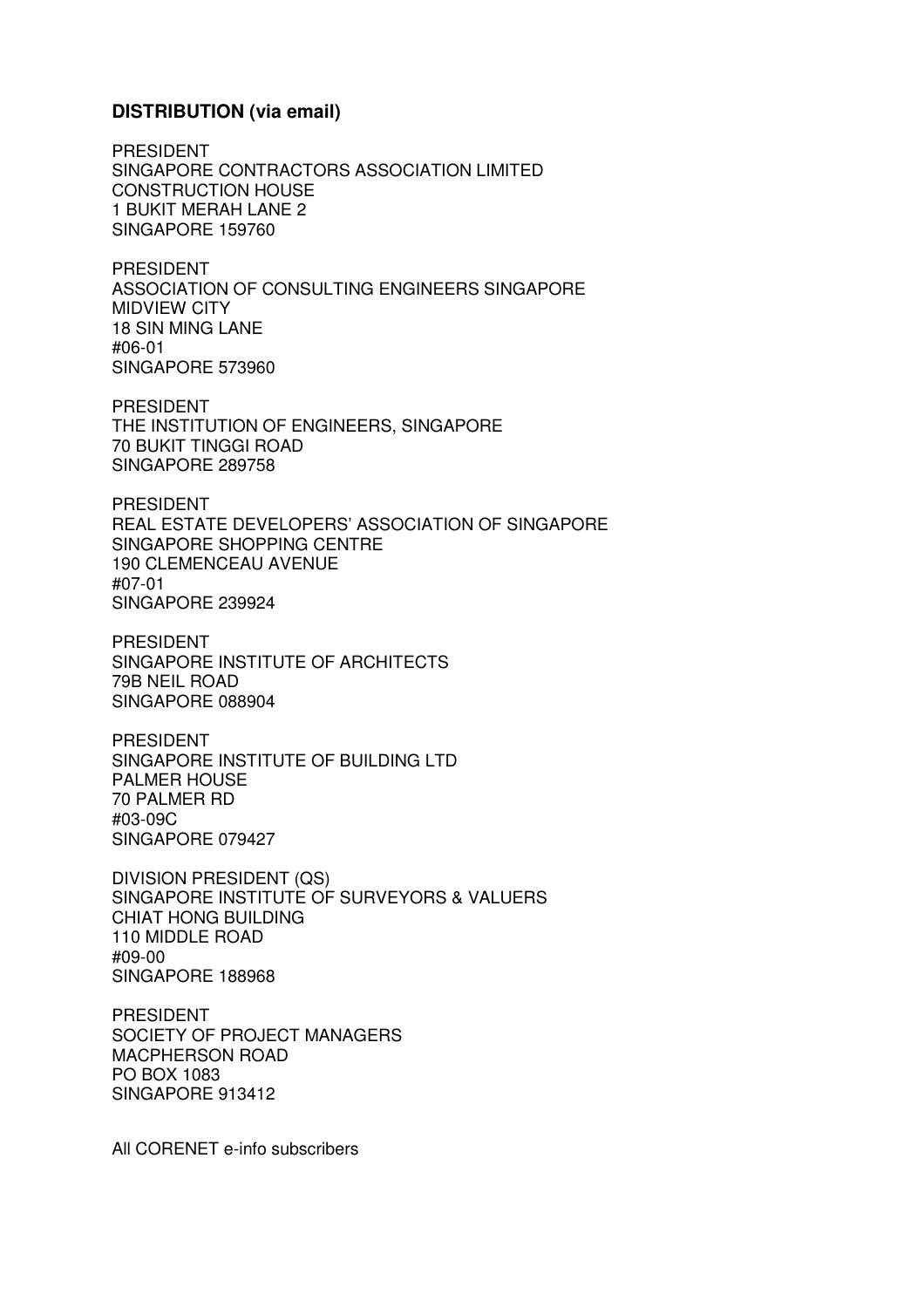## BCA's New Manpower Development Programmes

#### **INTRODUCTION**

As part of the national productivity drive, BCA has formulated new manpower development programmes to build up a pipeline of localised workforce at the technical, supervisory and foreman levels. Participating companies will enjoy attractive financial incentives,

- i. Built Environment Apprenticeship;
- ii. BCA-Industry Built Environment Diploma Scholarship / Sponsorship

#### **BUILT ENVIRONMENT APPRENTICESHIP**

The Built Environment Apprenticeship is essentially a two-stage scheme. In both stages, the local apprentice will be working for his employer and at the same time undergo training to enhance his competency level.

Stage 1 is in partnership with ITE, where BCA will ride on ITE's existing traineeship scheme. At the end of this stage, the apprentice will graduate with both a NITEC qualification and an industry recognised skills certification which will qualify him for BCA's CoreTrade Tradesmen registration. We hope to establish an articulate career progression path to enhance the chances of male apprentices joining back our industry following the completion of their National Service. Participating firms will pay the apprentice a minimum monthly salary of \$900 and the Government will top it up with an additional \$200 monthly, to make it more attractive to the trainees. The Government will also co-fund the course fees for the skills training at the BCA Academy.

Stage 2 serves as a continuation of Stage 1 for the ITE graduates, as well as a progression pathway for firms' new local recruits and existing local in-house tradesmen. While working for his employer, the apprentice will also undertake the part-time Trade Diploma course which will help to qualify him for the CoreTrade Foremen registration. Participating firms will pay the apprentice a minimum monthly salary of \$2,000 which includes the Government's co-allowance of up to \$500 monthly. The Trade Diploma course fees will also be subsidised.

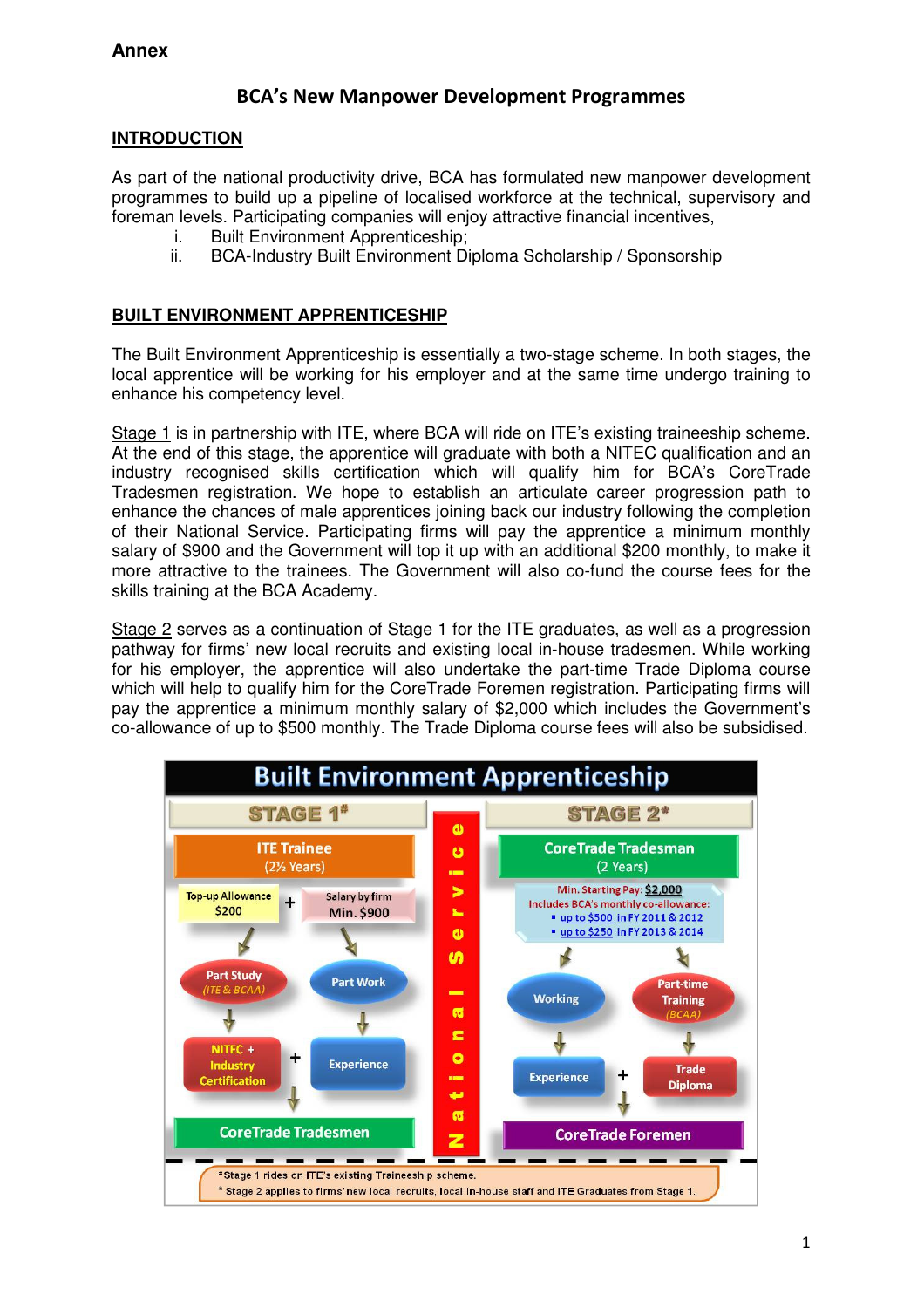#### **Annex**

## BCA's New Manpower Development Programmes

#### **BCA-INDUSTRY BUILT ENVIRONMENT DIPLOMA SCHOLARSHIP**

The BCA-Industry Built Environment Diploma Scholarship is offered to both local & foreign students.

Stage 1 of the scholarship covers the scholar's full course fees and provides a monthly allowance of \$900. Participating firms will co-pay \$4,000 per scholar per year, with the Government funding the remaining amount. Local students can apply for the scholarship in their  $1<sup>st</sup>$  or  $2<sup>nd</sup>$  year of Diploma studies. Foreign students can apply in their  $2<sup>nd</sup>$  year of Diploma studies, based on first year results.

Stage 2 creates a career progression path for the graduated scholars. While working full time with the sponsor firm, the Diploma graduate will undergo a structured On-Job-Training (OJT) in the first year. In the second year, the graduated scholars will take a part time specialist / advanced diploma to upgrade and equip him/her as a specialist in specific areas. To make this scheme more appealing to locals, a minimum starting pay of at least \$2,500 is stipulated. The Government will top up local Diploma graduates' monthly salary by up to \$500. In addition, he/she could also be elligible for existing Government subsidy on the parttime course fees. For foreigners, firms need to commit to a minimum monthly salary of \$2,200 with no salary top-up from the Government. The Government will co-fund 40% of their Specialist or Advanced Diploma course fees.

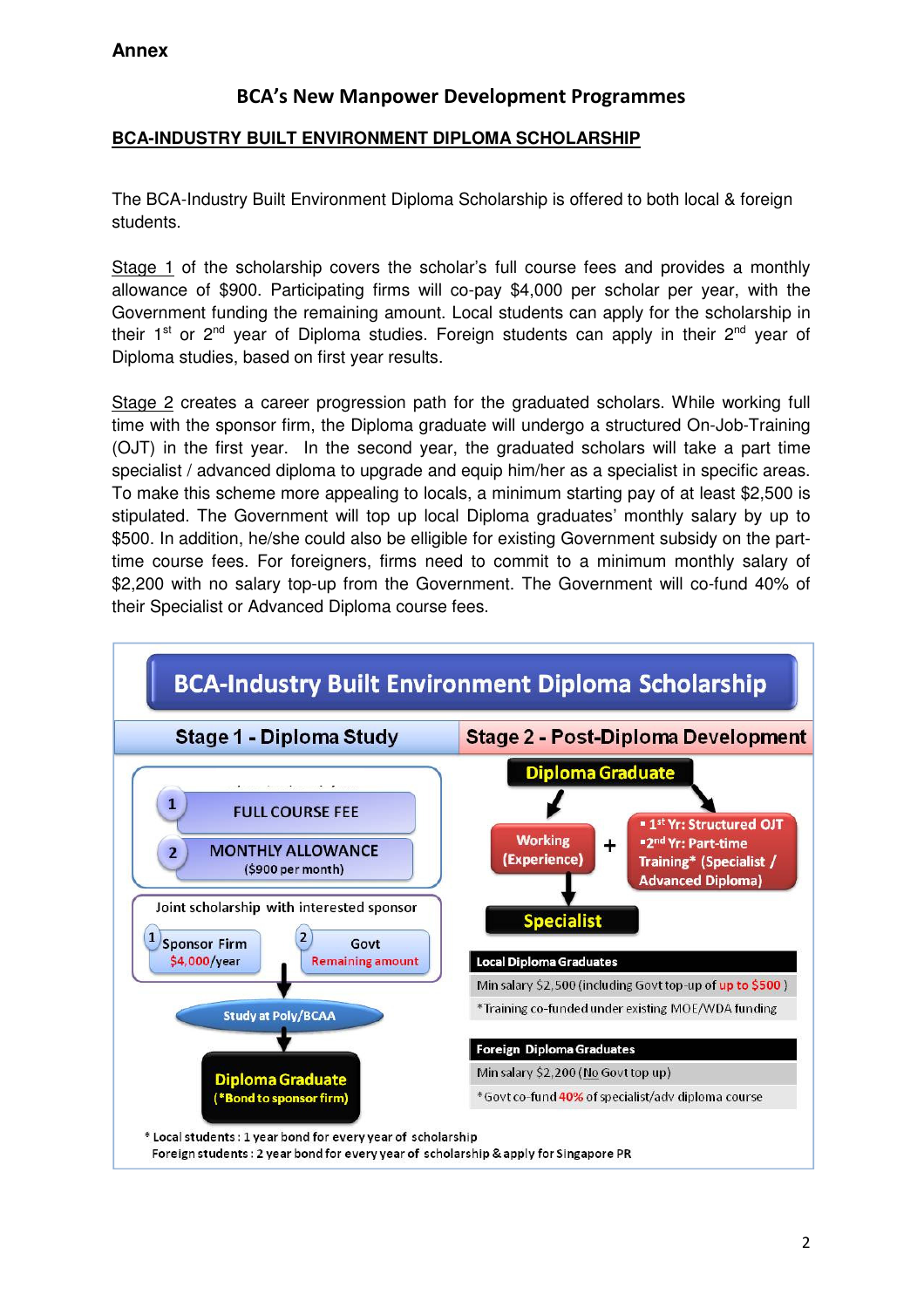## BCA's New Manpower Development Programmes

#### **BCA-INDUSTRY BUILT ENVIRONMENT DIPLOMA SPONSORSHIP**

The BCA-Industry Built Environment Diploma Sponsorship is offered to both local & foreign students. It provides an annual allowance of \$7,000 to the students. Firms will co-fund \$2,000 per local student per year, or \$5,000 per foreign student per year, with the Government funding the remaining amount. Upon graduation, both local and foreign students will serve a 1 year bond for each year of sponsorship with the sponsoring firm. Similar to the scholarship, the stage 2 post diploma development phase applies.

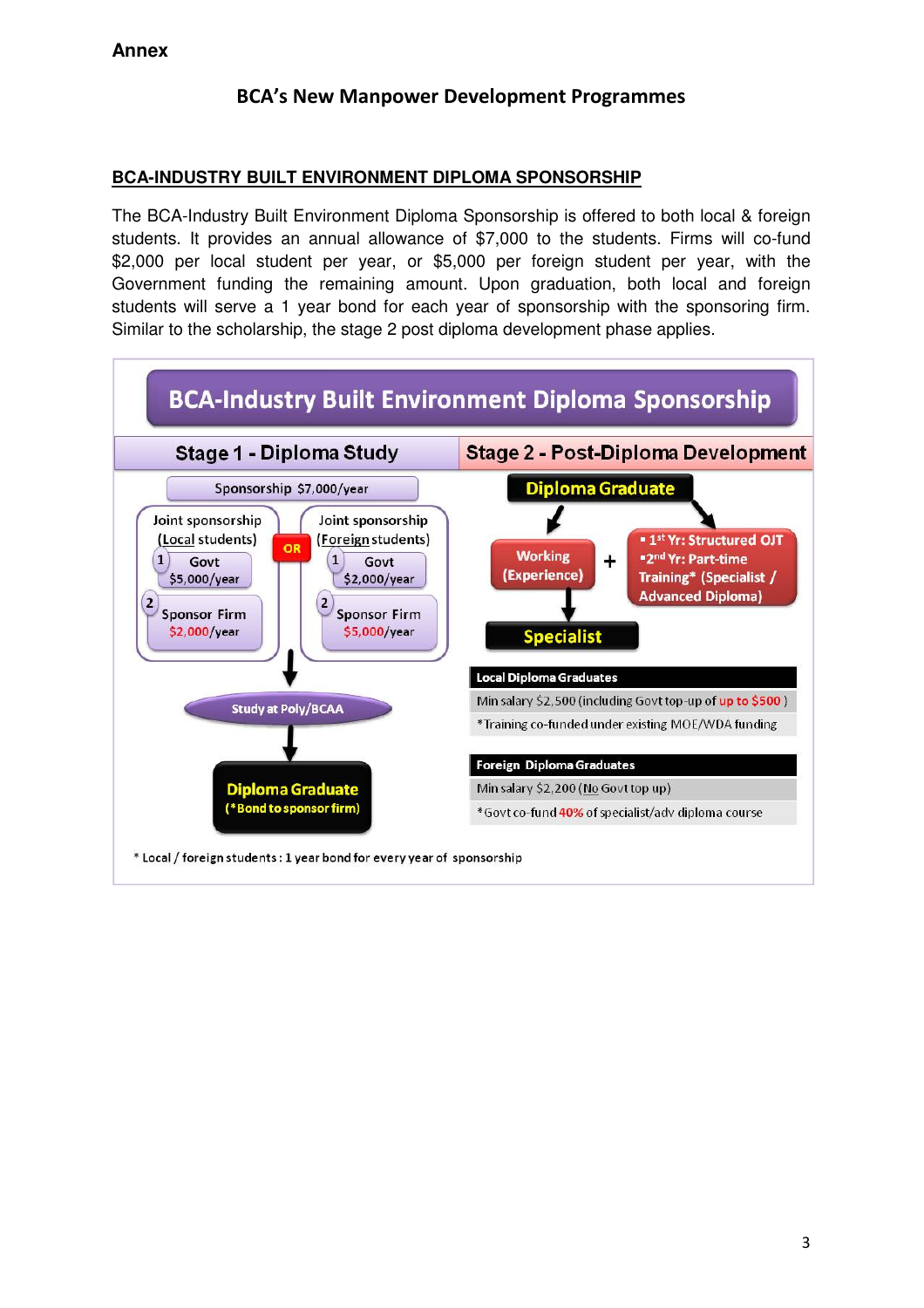## **Annex**

# BCA's New Manpower Development Programmes

### **Courses Available for Application of Diploma Scholarship and Diploma Sponsorship**

#### **Stage 1 (Diploma Study Phase)**

• Built environment full-time Diploma courses at BCA Academy and Polytechnics

#### BCA Academy

- 1. Construction Engineering
- 2. Construction Information Technology
- 3. Design (Interior and Landscape)
- 4. Electrical Engineering & Clean Energy
- 5. Mechanical Engineering
- 6. Strategic Facilities Management

#### Nanyang Polytechnic

- 1. Electrical Engineering with Eco-Design (C48)
- 2. Space and Interior Design (C64)

#### Ngee Ann Polytechnic

- 1. Clean Energy Management (N84)
- 2. Electrical Engineering (N43)
- 3. Environmental & Water Technology (N74)
- 4. Hotel & Leisure Facilities Management (N40)
- 5. Mechanical Engineering (N41)
- 6. Real Estate Business (N48)
- 7. Sustainable Urban Design & Engineering (N89)

#### Republic Polytechnic

1. Renewable Energy Engineering (R41)

#### Singapore Polytechnic

- 1. Architecture (S66 )
- 2. Civil Engineering with Business (S68)
- 3. Clean Energy (S45)
- 4. Electrical & Electronic Engineering (S99)
- 5. Environmental Management & Water Technology (S52)
- 6. Hotel & Leisure Facilities Management (S95)
- 7. Integrated Events and Project Management (S50)
- 8. Interior Design (S89)
- 9. Landscape Architecture (S94)
- 10. Mechanical Engineering (S91)

#### Temasek Polytechnic

- 1. Clean Energy (T52)
- 2. Environment Design (T46)
- 3. Green Building & Sustainability (T29)
- 4. Integrated Facility Management (T28)
- 5. Interior Architecture & Design (T22)